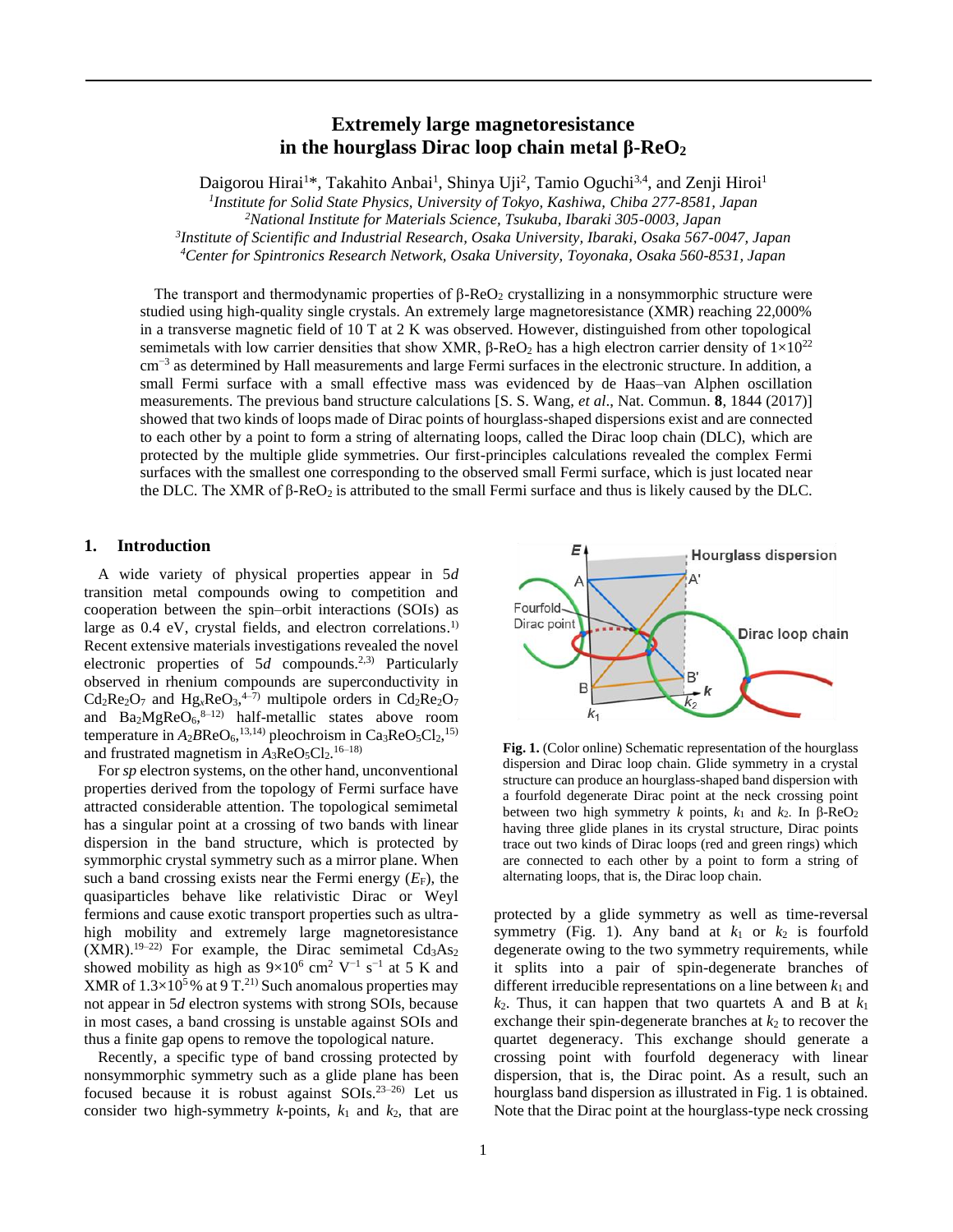point is protected by glide symmetry and is not split by SOIs. Hence, it is a good ingredient to introduce topology-related phenomena into 5*d* compounds. A more interesting case is predicted when multiple nonsymmorphic symmetries exist in a crystal structure. In such a case, Dirac points can be aligned to form a loop and moreover a Dirac loop chain (DLC) made of multiple Dirac loops, as schematically depicted in Fig. 1. Experimentally, an hourglass-type dispersion was observed on the surface of  $KHgX$  ( $X = As$ , Sb, Bi).<sup>27)</sup> However, little is known about hourglass-type dispersions protected by nonsymmorphic symmetry in bulk crystals and related topological phenomena. Very recent electronic structure calculations showed that  $\beta$ -ReO<sub>2</sub> has such a DLC protected by the glide symmetry.<sup>28)</sup>

Three polymorphs of  $\text{ReO}_2$  are known: rutile-type,  $\alpha$ -phase, and β-phase. The rutile form was obtained only when synthesized by metathesis reactions or in the form of thin film under epitaxial strain.<sup>29,30</sup> The  $\alpha$ -phase was synthesized below 600 K, and the β-phase was obtained at higher synthetic temperatures.<sup>31)</sup> The  $\alpha$ -phase crystallizes in a MoO2-type distorted rutile structure, and the β-phase takes an orthorhombic  $\alpha$ -PbO<sub>2</sub> type structure with the space group *Pbcn* (#60).<sup>32,33)</sup> In all the three polymorphs of  $\text{ReO}_2$ , the rhenium ion is octahedrally coordinated by six oxide atoms, while the octahedra are connected in different ways. In β-ReO<sup>2</sup> as depicted in Fig. 2a, each octahedron shares edges with two neighboring octahedra to form a zigzag chain extending in the *c* direction. Each chain shares vertices with four octahedra in the nearby zigzag chains, resulting in a three-dimensional crystal structure. Note that there are three glide planes in the crystal structure: a *b*-glide plane perpendicular to the *a* axis, a *c*-glide plane perpendicular to the *b* axis, and an *n*-glide plane perpendicular to the *c* axis.

According to the band structure calculations taking SOIs into account,<sup>28)</sup> β-ReO<sub>2</sub> is a metal with large Fermi surfaces originating from the 5*d* states of rhenium strongly hybridized with the 2*p* states of oxygen. There exist two kinds of Dirac loops surrounding high symmetry *k* points, which are made of neck-crossing points of the hourglass dispersion protected by the glide planes. Moreover, it is predicted from symmetry considerations that the Dirac loops form a DLC running along the  $k_y$  direction, which is the consequence of symmetry protection by the two orthogonal *c*- and *n*-glide planes, although the actual shape of the DLC has not been clarified. Importantly, this DLC exists in the vicinity of  $E_F^{28}$  and thus is expected to be responsible for some physical properties. Therefore,  $\beta$ -ReO<sub>2</sub> is a promising candidate for a new topological phase called the hourglass DLC metal. In contrast to *sp*-electron based topological materials, heavy 5*d* electrons must play a dominant role in the physical properties of  $β$ -ReO<sub>2</sub>, which may lead to novel electronic properties.

In the previous experimental study,  $β$ -ReO<sub>2</sub> showed a metallic conductivity without signatures for superconductivity nor a magnetic transition down to  $4.2 \text{ K.}^{31}$ No physical properties suggesting the existence of DLC were



**Fig. 2.** (Color online) (a) Crystal structure of β-ReO<sub>2</sub>. A string of ReO<sup>6</sup> octahedra containing a zigzag chain of Re atoms along the *c* axis is shown on the right. There are three kinds of glide planes in the crystal structure: *b*-, *c*-, and *n*-glide planes perpendicular to the *a*, *b*, and *c* axes, respectively. (b) Powder XRD pattern of a crushed crystal of  $β$ -ReO<sub>2</sub>. The diffraction indices are based on the  $\alpha$ -PbO<sub>2</sub>-type structure. The inset shows a photograph of a typical single crystal of  $β$ -ReO<sub>2</sub>.

reported. However, we point out that the quality of crystals used in the previous study was poor, as evidenced by the small residual-resistivity-ratio (RRR) of 8. In this study, we succeeded in growing high-quality single crystals with RRR ~ 1000 and performed detailed transport and thermodynamic measurements. As a result, XMR as large as 22,000% was observed at 10 T and 2 K. Hall measurements and band structure calculations revealed large Fermi surfaces with high carrier density, and quantum oscillations in magnetization measurements revealed a small Fermi pocket with a small effective mass. Interestingly, this Fermi pocket is located close to the DLC determined by our first-principles calculations. Thus, it is likely that the quasiparticles originating from the DLC is responsible for the observed XMR. β-Re $O_2$  may be a promising hourglass Dirac chain metal candidate.

# **2. Experimental**

Single crystals of  $\beta$ -ReO<sub>2</sub> were grown by the chemical vapor transport method given in the literature.<sup>34)</sup> Firstly, Re2O<sup>7</sup> and Re metal were mixed in a molar ratio of 1:3 in an argon-filled glove box. A pellet made from the powder was sealed in a quartz tube and sintered at 1073 K for 24 hours. The sintered sample was confirmed to be  $\beta$ -ReO<sub>2</sub> with the  $\alpha$ -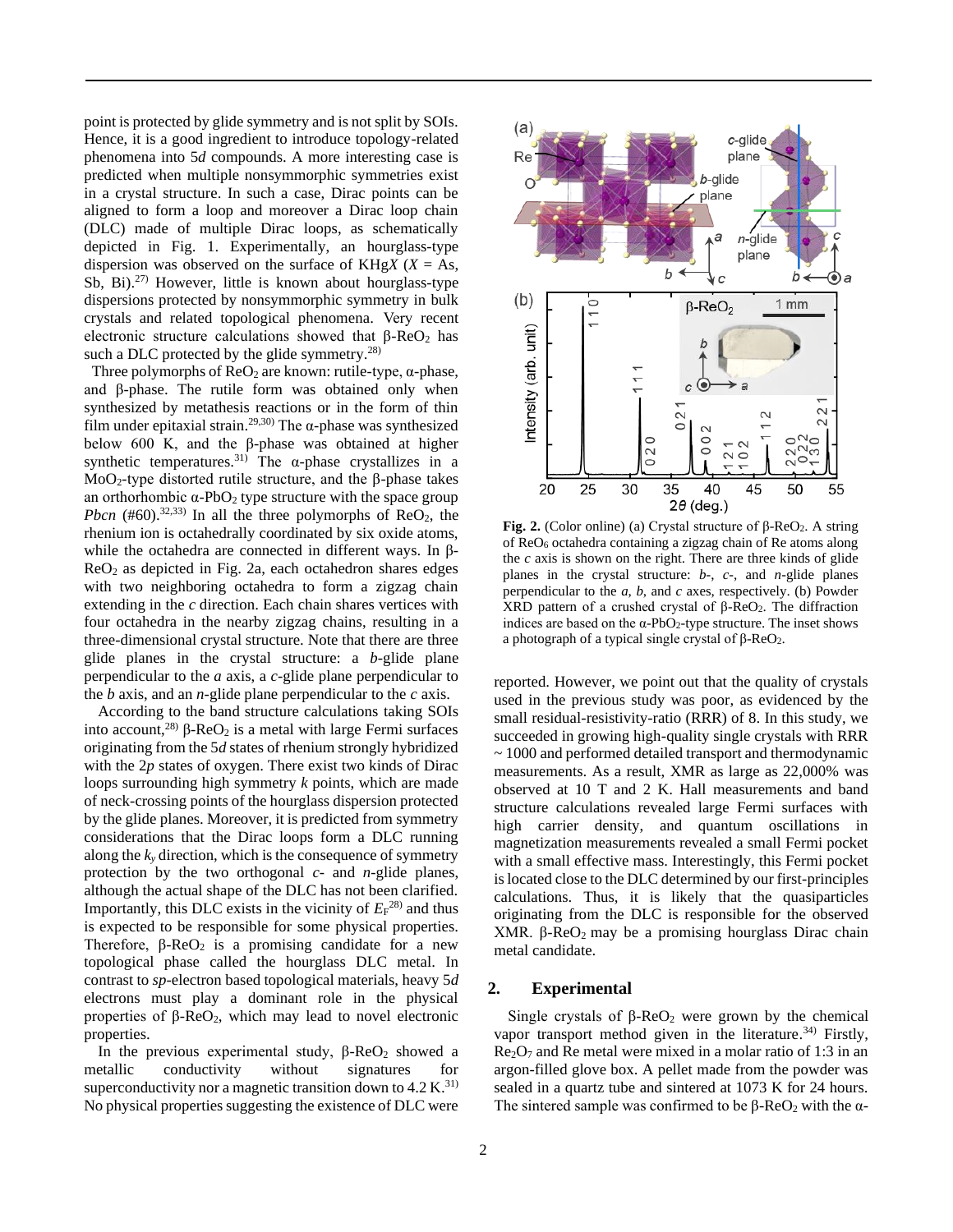$PbO<sub>2</sub>$ -type structure by X-ray diffraction (XRD) measurements using Cu-Kα radiation (Rigaku RINT-2000), which is consistent with the previous report that β-phase was obtained when sintered above 600 K.<sup>31)</sup> The β-ReO<sub>2</sub> powder was sealed in a quartz tube with iodine as a transport agent and placed in a furnace with a temperature gradient of 1023– 1123 K for 20 days. As-grown crystals were covered with small red crystals of ReO<sub>3</sub>, which were removed by ultrasonic cleaning in acetone. The thus-obtained silver crystals had a rod-shape with the maximum size of  $2 \times 0.8 \times$  $0.8$  mm<sup>3</sup> (Fig. 2b). They were stable in air.

The obtained single crystals were crushed and examined by powder XRD measurements, which confirmed the β-ReO2-type structure without impurities. As shown in Fig. 2b, the powder XRD pattern is in good agreement with the reported pattern of β-ReO2. The refined lattice constants of *a*  $= 4.8082(9)$  Å,  $b = 5.6382(12)$  Å, and  $c = 4.6005(11)$  Å are almost the same as the reported values of  $a = 4.8094(5)$  Å, *b*  $= 5.6433(5)$  Å, and  $c = 4.6007(5)$  Å.<sup>33)</sup> The orientation of a single crystal was determined by single-crystal XRD measurements using Mo-Kα radiation on a diffractometer (Rigaku, R-AXIS RAPID IP). The direction of the long axis of the rod-shaped crystal corresponds to the *a* axis, and the *b*, *c*, and (011) planes appear as crystal habits on the side surfaces (Fig. 2b). In some of the samples, twins with boundary planes parallel to the *a* axis were formed.

Electrical resistivity, Hall, and heat capacity measurements were performed in a physical properties measurement system (PPMS, Quantum Design). Electrical resistivity was measured by the four-probe method, and the Hall effect was measured by the five-probe method. The electrical contacts for the transport measurements were made by silver paste (DuPont 4922N, DuPont Inc.). For both resistivity and Hall measurements, an electrical current was flown along the *a* direction and magnetic fields between –10 and 10 T were applied in the *c* direction. Hall measurements were performed at constant temperatures with sweeping magnetic field.  $\rho_{vx}(B)$  was obtained as  $\rho_{vx}(B) = [\rho_{vx}(B)$  −  $\rho_{yx}(-B)$  ]/2, which eliminated a  $\rho_{xx}(B)$  contribution due to a misalignment of the contacts. Heat capacity was measured by the relaxation method using one single crystal of 23.3 mg weight. Good thermal contact between the crystal and holder was made using grease (Apiezon-N, M & I Materials Ltd). Magnetic susceptibility measurements were carried out on a single crystal in a magnetic properties measurement system (MPMS3, Quantum Design). The crystal was mounted on a quartz rod with varnish (GE7031, General Electric Company), and a magnetic field was applied in the direction parallel and perpendicular to the *a* axis.

First-principles electronic structure calculations of  $β$ -ReO<sub>2</sub> were performed by using the all-electron full-potential linearized augmented plane wave (FLAPW) method $35-37$ ) implemented in the HiLAPW code<sup>38)</sup> on the basis of the generalized gradient approximation to the density-functional theory (DFT). 39) The SOIs were self-consistently taken into account for the valence and core states by the second

variation scheme.<sup>40)</sup> The energy cutoffs of 20 and 160 Ry were used for wavefunction and potential expansions, respectively. The lattice constants and atomic coordinates were fetched from the Materials Project site<sup>41)</sup> and were confirmed to be reliable by our FLAPW calculations within less than 1% in lattice constants and 5 mRy/Bohr in the atomic forces. Brillouin-zone sampling was made with Γcentered  $16\times16\times16$  (32×32×32) mesh points in the selfconsistent (state density) calculations.

# **3. Results**

# *3.1 Transport properties*

Resistivity measurements revealed that high-quality single crystals were obtained, as shown in Fig. 3.  $\rho_{xx}(T)$  in zero magnetic field shows metallic behavior with a pronounced decrease below 100 K. The RRR, defined as  $\rho_{xx}(300 \text{ K})/\rho_{xx}(2)$ K), is 990, much larger than the previously reported RRR of 8; 31) there were scatters in the value of RRR among single crystals from the same preparation badge, and the average was about 400. Furthermore, the residual resistivity  $\rho_{xx}(2 K)$ is very small, 206 nΩ cm, which is comparable to  $\rho_{xx}(4.2 \text{ K})$  $= 291$  n $\Omega$  cm for a Bi single crystal grown from a 99.9999% high-purity raw material.<sup>42)</sup> The temperature dependence of  $\rho_{xx}(T)$  below 20 K is well reproduced by the form of  $\rho_{xx}(T)$  =  $ρ<sub>0</sub> + AT<sup>2</sup>$  with  $A = 1.37×10<sup>-3</sup>$  μΩ cm K<sup>-2</sup> (Fig. 3a). This  $T<sup>2</sup>$ dependence suggests that a strong scattering mechanism such as electron–electron scattering is dominant, rather than the usual scattering mechanism by long-wavelength phonons. A superconducting transition was not observed above 1.8 K.

When a transverse magnetic field is applied perpendicular to the current direction  $(B \parallel [001], I \parallel [100])$ , the resistivity increases significantly below 100 K, resulting in dips at 20 K  $(1 T)$  and 43 K  $(10 T)$ ; the dip temperature increases almost proportionally to *B*. As shown in Fig. 3b, the isothermal magnetoresistance (MR), defined as  $[R(B)$  – *R*(0)]/*R*(0), at 2 K increases rapidly with increasing magnetic field, and eventually reaches a large positive value of 22,000% at 10 T. The MR initially increases slowly at low fields and then rapidly at high fields. Fits to the power law yield magnetic field dependences of  $B<sup>1.3</sup>$  at low fields below 1 T and  $B^{1.7}$  between 4 and 10 T (Fig. 3b, inset). Note that a *B*-linear MR was theoretically predicted for Dirac fermion systems,<sup>43)</sup> while MR  $\propto B^2$  is expected for compensated semimetals. 44)

Hall measurements were performed to determine the type and density of carriers. Figure 4 shows Hall resistivities  $\rho_{yx}(B)$  which are almost linear against *B* with negative slopes at all temperatures, indicating the dominance of electron carriers. A high carrier density of  $1 \times 10^{22}$  cm<sup>-3</sup> is estimated from the Hall coefficient  $R_H(T)$  assuming a single-carrier model as  $n(T) = 1/[eR_H(T)]$ . This value is comparable to those of simple metals with large Fermi surfaces; for example,  $8.9 \times 10^{22}$  cm<sup>-3</sup> for copper.<sup>45)</sup> Moreover, the temperature dependence of  $n(T)$  is small, as shown in the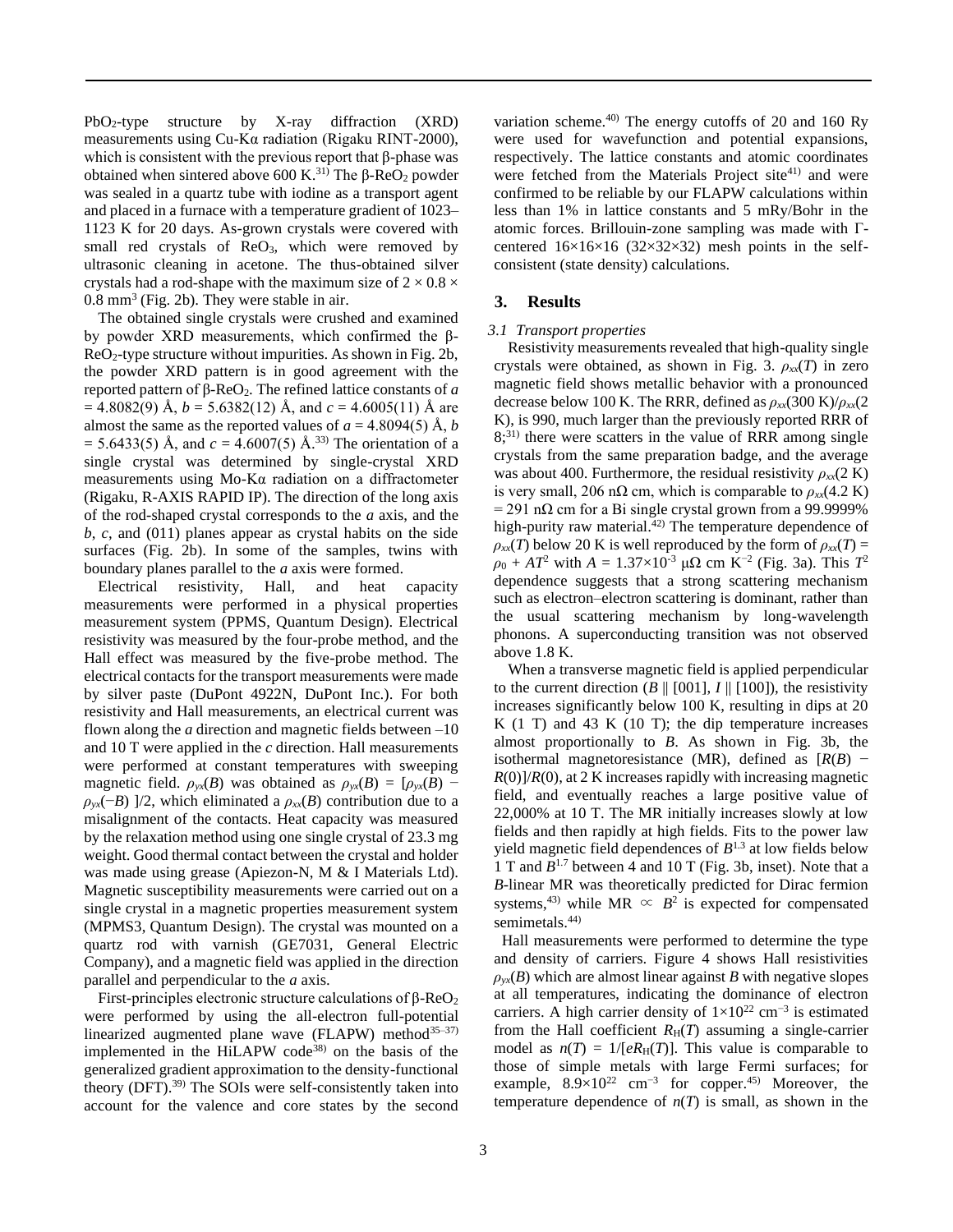

**Fig. 3.** (Color online) (a) Temperature dependences of resistivity  $\rho_{xx}$  measured with the electrical current *I* running along the [100] direction at various magnetic fields along the [001] direction. The inset shows a linear-scale plot of the zero-field data at the low-temperature range in which the red solid line is a fit to the equation  $\rho_{xx}(T) = \rho_0 + AT^2$ . (b) Magnetic field dependence of magnetoresistance (MR) measured at 2 K. The red solid line is a parabolic curve (MR  $\propto B^2$ ) for comparison. The MR is also plotted on the log log scale in the inset. The blue broken and red solid lines are fits to the power law with the exponents of 1.3 and 1.7, respectively.

inset of Fig. 4. Both the *B*-linear  $R_H(T)$  and the temperatureindependent  $n(T)$  suggest that conduction electrons originating from large Fermi surfaces dominate the Hall response in  $β$ -ReO<sub>2</sub>.

#### *3.2 Fundamental electronic states*

Heat capacity and magnetic susceptibility measurements revealed the fundamental electronic states of  $β$ -ReO<sub>2</sub>. The inset of Fig. 5 shows a  $C/T$  versus  $T^2$  plot below 10 K. A fit to the form of  $C(T) = \gamma_{exp}T + \beta T^3$  yields  $\gamma_{exp} = 3.178(5)$  mJ K<sup>-2</sup> mol<sup>-1</sup> and  $\beta$  = 0.03326(9) mJ K<sup>-4</sup> mol<sup>-1</sup>. The Sommerfeld coefficient  $\gamma_{\rm exp}$  is slightly smaller than 6.45 mJ K<sup>-2</sup> mol<sup>-1</sup> for  $\text{ReO}_3^{46}$  and 4.9 mJ K<sup>-2</sup> mol<sup>-1</sup> for Hg<sub>x</sub>ReO<sub>3</sub>.<sup>7)</sup> There is a small enhancement by 8.5% compared with the calculated value from the density of states (DOS) at  $E_F$  in our first-principles calculations,  $\gamma_{\text{calc}}$  = 2.93 mJ K<sup>-2</sup> mol<sup>-1</sup>. The Debye



**Fig. 4.** (Color online) Hall resistivity  $ρ_{yx}(B)$  of β-ReO<sub>2</sub> measured at various temperatures from 2 to 300 K. The inset shows the temperature dependence of carrier density *n*(*T*).

temperature  $\Theta_{\text{D}}$  given by  $\Theta_{\text{D}} = (12\pi^4 N R/\beta)^{1/3}$  is calculated to be 560 K, where *N* is the number of atoms per formula unit and *R* is the gas constant. This value is close to those of related rhenium oxides: 460 K for  $\text{ReO}_3^{46}$  and 458 K for  $Cd<sub>2</sub>Re<sub>2</sub>O<sub>7</sub><sup>4</sup>$  No anomalies corresponding to phase transitions were observed in heat capacity between 2 and 300 K.

The magnetic susceptibility of a single crystal of  $\beta$ -ReO<sub>2</sub> is positive with little temperature dependence and nearly isotropic with a slight difference above 100 K for magnetic fields parallel and perpendicular to the *a* axis, which is ascribed to the Pauli paramagnetism of conduction electrons. By subtracting the core diamagnetic responses of −2.8×10−5 cm<sup>3</sup> mol<sup>-1</sup> for Re<sup>4+</sup> and -2.4×10<sup>-5</sup> cm<sup>3</sup> mol<sup>-1</sup> for O<sup>2-</sup> in the literature<sup>47)</sup> from  $\chi = 4.7 \times 10^{-5}$  cm<sup>3</sup> mol<sup>-1</sup> at 100 K, the Pauli paramagnetic susceptibility is estimated to be  $\chi_{exp} = 9.9 \times 10^{-5}$ cm<sup>3</sup> mol−1 . This value is 2.5 times larger than *χ*calc = 4.0×10−5 cm<sup>3</sup> mol−1 from the band structure calculations. However, the actual enhancement may be smaller because the magnetic susceptibility must contain an experimental orbital paramagnetic component; in fact, orbital paramagnetism as large as 1.6×10<sup>-4</sup> cm<sup>3</sup> mol-Re<sup>-1</sup> was observed for Cd<sub>2</sub>Re<sub>2</sub>O<sub>7</sub>  $(Re<sup>5+</sup>: 5d<sup>2</sup>)<sup>48</sup>$  It is noted that there is an increase in the magnetic susceptibility at low temperatures below 50 K, the origin of which is not clear. Provided that it comes from localized impurity spins, a Curie fit gives a Curie constant of  $1.99(1)\times10^{-4}$  cm<sup>3</sup> K mol<sup>-1</sup>, which corresponds to only 0.053% spin-1/2. It is also noted that the  $\gamma$  for *B* || [100] exhibits a peak at 5 K, which is not due to a long-range magnetic order but due to quantum oscillations, as will be mentioned later.

Using the obtained Sommerfeld coefficient and the Pauli paramagnetic susceptibility, the Wilson ratio  $R_{W}$  =  $(\pi^2 k_B^2) / (3 \mu B^2) (\chi/\gamma)$  is calculated to be 2.26, which exceeds 2 expected for strongly correlated electron metals. However, the actual  $R<sub>W</sub>$  may be smaller because of the not-considered contribution of orbital paramagnetism. On the other hand,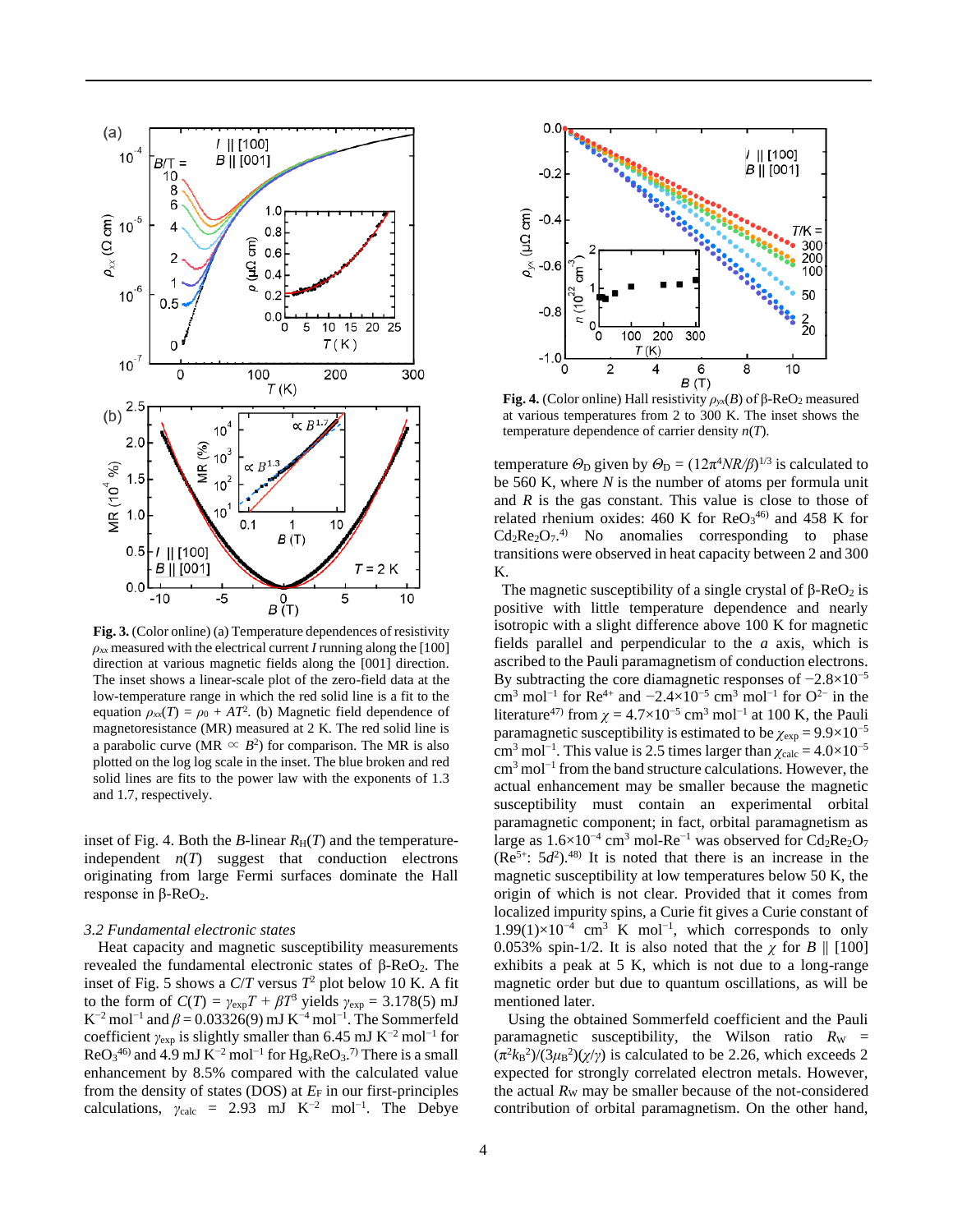

**Fig. 5.** (Color online) Temperature dependences of magnetic susceptibilities for β-ReO<sub>2</sub> with applied fields of  $7$  T parallel (filled circles) and perpendicular (open circles) to the *a* axis. Inset shows heat capacity divided by temperature (*C*/*T*) as a function of  $T^2$  below 10 K.

the observed  $T^2$  resistivity seems to evidence electron correlations. The Kadowaki–Woods ratio,  $A/\gamma^2$ , is evaluated to be 136  $\mu\Omega$  cm K<sup>2</sup> J<sup>-2</sup> mol<sup>2</sup>. This value is larger than the typical value of 10 μ $\Omega$  cm K<sup>2</sup> J<sup>-2</sup> mol<sup>2</sup> for heavy-fermion compounds49) and is comparable to those for strongly correlated oxides such as  $La_{1-x}Sr_xCuO_4$ ,<sup>50)</sup> LiV<sub>2</sub>O<sub>4</sub>,<sup>51)</sup> and Na<sub>x</sub>CoO<sub>2</sub>.<sup>52)</sup> One expects a sizable electron correlation effect for β-ReO<sup>2</sup> because the *t*2g manifold is half-filled, as in the pyrochlore oxide  $Cd_2Os_2O_7$   $(Os^{5+}: 5d^3)$  which exhibits a metal–insulator transition owing to large electron correlations. 53)

#### *3.3 Quantum oscillations in magnetization*

Quantum oscillations were observed in magnetization measurements at relatively high temperatures and low magnetic fields. As shown in Fig. 6, the *MH* curve is linear to *B* at 10 K, while it shows an oscillation at 2 K due to the de Haas–van Alphen (dHvA) effect. After subtracting a linear background determined at  $B = 3-7$  T, a fast Fourier transform of the data against 1/*B* revealed two major oscillatory components at *F* = 51 and 79 T. These correspond to extremal cross sections of Fermi surface of  $A_F = 0.0048$ and 0.0076 Å<sup>-2</sup>, respectively, using Onsager's relation  $F =$  $(\Phi_0/2\pi^2)A_F$ , where  $\Phi_0$  is the magnetic quantum flux. Note that they correspond to very small areas of 1.3 and 2.0% of the first Brillouin zone, respectively.

The dHvA oscillations were reduced with increasing temperature and disappeared around 8 K, as shown in Fig. 6. The temperature dependences of the amplitudes are well fitted by the Lifshitz–Kosevich formula, in which the amplitude *Amp* is proportional to the thermal damping factor *R*T and the Dingle damping factor  $R_D$ , as  $Amp \propto R_T R_D$ ;  $R_T =$  $(2\pi^2 k_B Tm^*/eB\hbar)/\sinh(2\pi^2 k_B Tm^*/eB\hbar)$  and  $R_D =$  $\exp(-2\pi^2 k_B T_D m^* / eB\hbar)$ , where  $k_B$  is the Boltzmann constant,  $m^*$  is the effective mass, and  $T_D$  is the Dingle temperature.<sup>54)</sup>



**Fig. 6.** (Color online) Fast Fourier transformation of the oscillations in magnetization in the range of magnetic fields of 3–7 T at various temperatures between 2 and 7 K for β-ReO2. The field dependences of magnetization at 2 and 10 K are shown in the inset.

The obtained effective masses are  $0.23m_0$  and  $0.40m_0$  for *F*  $= 51$  and 79 T, respectively, where  $m_0$  is the bare mass of an electron. Thus, the light quasiparticles originating from small Fermi pockets are the sources of the observed dHvA oscillations. These quasiparticles are heavier than those in topological semimetals showing XMR, such as  $0.044m_0$  in  $Cd<sub>3</sub>As<sub>2</sub><sup>20)</sup>$  and 0.076  $m<sub>0</sub>$  in NbP,<sup>22)</sup> while comparable to 0.11  $\sim 0.27m_0$  in ZrSiS,<sup>55)</sup> and lighter than 0.64  $\sim 0.68m_0$  in PtBi<sub>2</sub>.<sup>56)</sup> Further quantum oscillation experiments using the magnetic torque at lower temperatures and higher magnetic fields will be reported elsewhere.

# *3.4 Electronic structure calculations*

First-principles calculations were carried out to understand the electronic and physical properties of  $\beta$ -ReO<sub>2</sub>. Our calculations consistently reproduced the previouslyreported results<sup>28)</sup> and revealed the actual shape of DLC in the band structure. The dominant electronic states near  $E_F$ originate from the half-filled  $t_{2g}$  manifolds of 5*d* orbitals of the  $Re^{4+}$  ions, which are strongly hybridized with the oxygen 2*p* orbitals. The partial DOS plot in the inset of Fig. 7 shows that the  $d_{xy}$  orbital-derived band is just located at around  $E_F$ , while the  $d_{yz}$ - and  $d_{zx}$ -derived bands split above and below  $E_F$ . This is because the  $d_{xy}$  orbitals form non-bonding states without mutual connection via oxygen, while the *dyz* and *dzx* orbitals have such connections along the zigzag chain to form the bonding and antibonding states around −2 and 2 eV, respectively. As a result, two electrons occupy the bonding  $d_{yz}$  and  $d_{zx}$  states, and the remaining electron fills the nonbonding *dxy* states just below *E*F. Thus, the Fermi surfaces of β-ReO<sup>2</sup> originate from the nearly half-filled *dxy* states.

Figure 7b shows the calculated Fermi surfaces visualized with the FermiSurfer application.<sup>57)</sup> There are three large and one small Fermi surfaces. The large electron Fermi surface (#101 electron) has an ellipsoidal shape surrounding the *Γ*point with a horn extending to the *U* point at  $k_z = \pi$ . The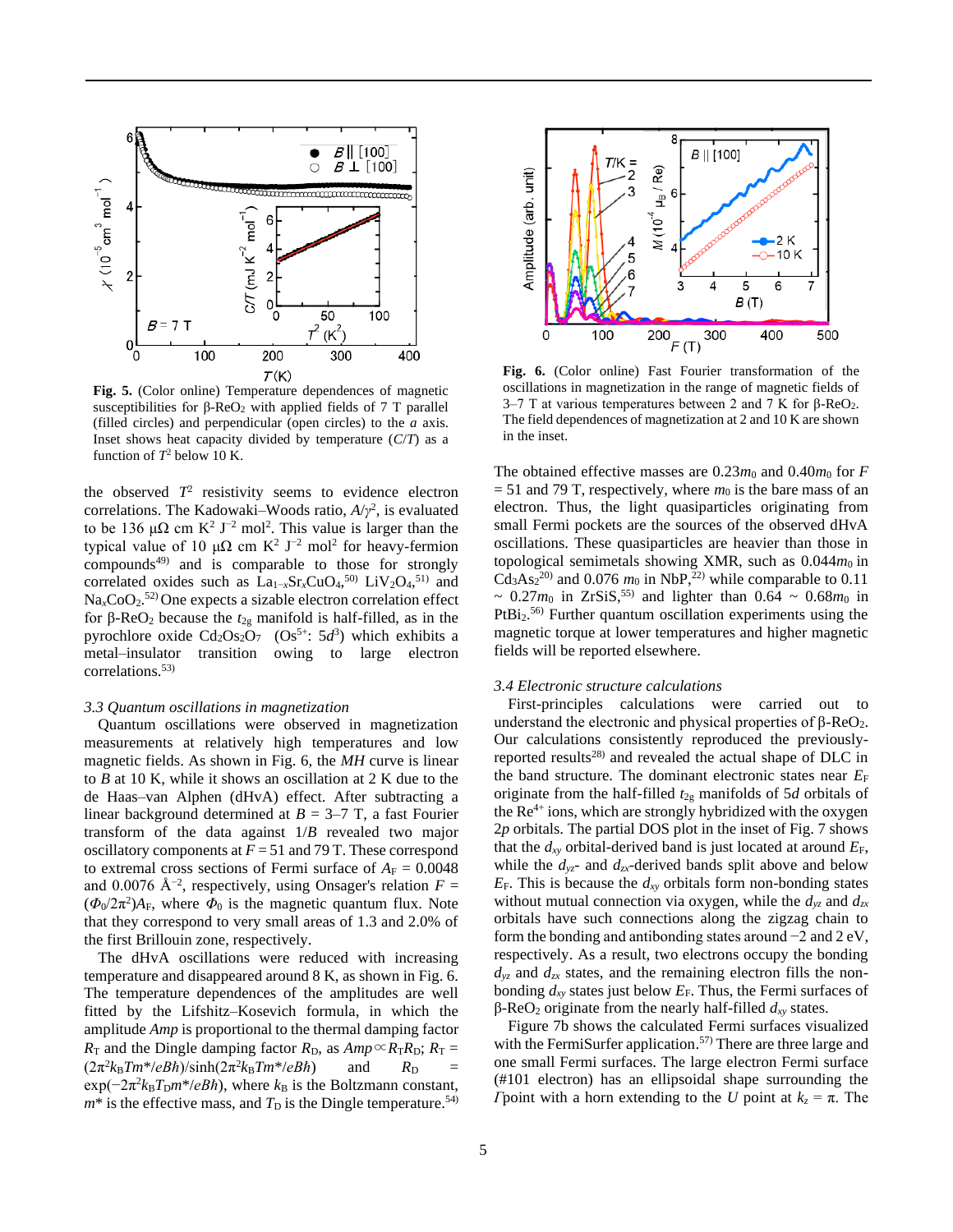

**Fig. 7.** (Color online) (a) Density of states (DOS) (main panel) of β-ReO2, and the partial DOS of Re 5*d* orbitals (right inset). The local axes  $(x, y, z)$  for the 5d orbitals are presented in the left inset. (b) Calculated Fermi surfaces of  $β$ -ReO<sub>2</sub> consisting of four Fermi surfaces (#97 hole, #99 hole, #101 electron, #103 electron). At the edge of the Brillouin zone along the *U*–*R* line, there is a Dirac loop chain made of loop 1 (red circle) surrounding the *U* point in the  $k_z = \pi$  plane and loop 2 (green circle) surrounding the *R* point in the  $k_x = \pi$  plane. The small electron pocket (#103 electron) is located inside of loop 1.

two hole Fermi surfaces (#97 hole and #99 hole) are located surrounding the *R*–*T* line at the zone boundary. And the tiny electron pocket (#103 electron) exists around the *U* point. Taking all these Fermi surfaces into account, we calculated the Hall coefficient based on the Boltzmann theory with the constant relaxation approximation<sup>58–60</sup>) to be  $R_H = 5 \times 10^{-4}$  $\text{cm}^3$  C<sup>-1</sup>, which is in reasonable agreement with the experimental value of  $8.1 \times 10^{-4}$  cm<sup>3</sup> C<sup>-1</sup> at 2 K. The large electron and hole Fermi surfaces must have a dominant contribution to bulk properties such as magnetic susceptibility and heat capacity because of the large DOS at  $E_F$ . On the other hand, the Fermi surface responsible for the observed quantum oscillations must be the small electron pocket #103. In fact, the calculated extremal cross section perpendicular to the  $k_x$  axis and the effective mass of  $\#103$ electron are 73 T and 0.26*m*0, respectively, which are in good agreement with the experimental values of 51 T and  $0.23m_0$ .

The most important feature of the electronic structure of  $β$ -ReO<sub>2</sub> is the presence of DLC. According to the previous calculations, 28) there are two types of Dirac loops in the *k*-

space that are protected by the *n*- and *b*-glide symmetries as well as time-reversal symmetry: loop 1 centered at the *U* point on the  $k_z = \pi$  plane and loop 2 centered at the *R* point on the  $k_x = \pi$  plane; they should be orthogonal to each other, because they are generated by the *n*- and *b*-glide planes, respectively. Moreover, they are connected at a point on the *U*–*R* line to form a DLC along the  $k_y$  direction. On the other hand, the remaining *a*-glide plane does not cause a Dirac loop but a Dirac point on the *T*–*Y* line. Our calculations confirmed these features, and, moreover, revealed their actual shape, which is quite thin as depicted in Fig. 7b: loop 1 crosses the *U*–*Z* line at  $k_x = 0.984\pi$ , loop 2 crosses the *R*–*S* line at  $k<sub>z</sub> = 0.986\pi$ , and the intersection point of the two loops are located at  $(\pi, 0.26\pi, \pi)$ . It is important to note that the Dirac point at the intersection lies only 15 meV below  $E_F$ , which is much smaller than those in other Dirac semimetals: 230 meV for  $Cd_3As_2^{21}$  and 30 meV for high-quality Na<sub>3</sub>Bi.<sup>19)</sup> Therefore, one expects that the DLC-derived quasiparticles have a significant influence on the transport properties of  $β$ -ReO<sub>2</sub>. Especially, loop 1 may be related to the observed XMR because it is located around the #103 electron Fermi surface.

# **4. Discussion**

We have found that a high-quality single crystal of  $\beta$ -ReO<sub>2</sub> exhibits an XMR of 22,000% at 10 T and 2 K in spite that it seems to be a conventional Pauli paramagnetic metal with a high carrier density of  $1 \times 10^{22}$  cm<sup>-3</sup> and considerable mass enhancements in the Sommerfeld coefficient and magnetic susceptibility. Moreover, we observed dHvA oscillations with frequencies of 51 and 79 T and effective masses of  $0.23m_0$  and  $0.40m_0$ , respectively, which evidences the presence of small Fermi surfaces. Our band structure calculations revealed one large electron and two hole Fermi surfaces, which may dominate the fundamental properties, and one small electron Fermi surface (#103 electron) which is responsible for the dHvA oscillations. Furthermore, they clarified the existence of a thin DLC made of two Dirac loops along the  $k_y$  direction, with loop 1 surrounding the  $\#103$ electron pocket just below *E*F.

XMR has been commonly observed in topological semimetals called Dirac and Wyle semimetals. For example, the following compounds were studied: WTe<sub>2</sub> (1.7×10<sup>5</sup>% at 2 K and 9 T),<sup>44)</sup> LaSb ( $1.2\times10^5 \sim 9.0\times10^5$ % at 2 K and 9 T),<sup>61)</sup> PtSn<sub>4</sub> (2.6×10<sup>5</sup>% at 1.8 K and 10 T),<sup>62)</sup> Cd<sub>3</sub>Ad<sub>2</sub> (3.5×10<sup>3</sup> ~  $1.4\times10^5$ % at 5 K and 9 T),<sup>21)</sup> NbP (8.5×10<sup>5</sup>% at 1.85 K and 9 T).<sup>22)</sup> Table I compares β-ReO<sub>2</sub> with the typical Dirac semimetal Cd<sub>3</sub>As<sub>2</sub> and the Weyl semimetal NbP, which show one-order larger XMR than  $β$ -ReO<sub>2</sub>. The carrier densities of the two compounds are very low in the order of  $10^{18}$  cm<sup>-3</sup>, while the mobilities are as high as  $10^6$  cm<sup>2</sup> V<sup>-1</sup> s<sup>-1</sup>, which results in the large conductivities at low temperature. This is obviously due to the linear band dispersions.

The carrier density of  $\beta$ -ReO<sub>2</sub> is 7.7×10<sup>21</sup> cm<sup>-3</sup>, much larger than those of NbP and  $Cd<sub>3</sub>As<sub>2</sub>$ , and those of WTe<sub>2</sub>,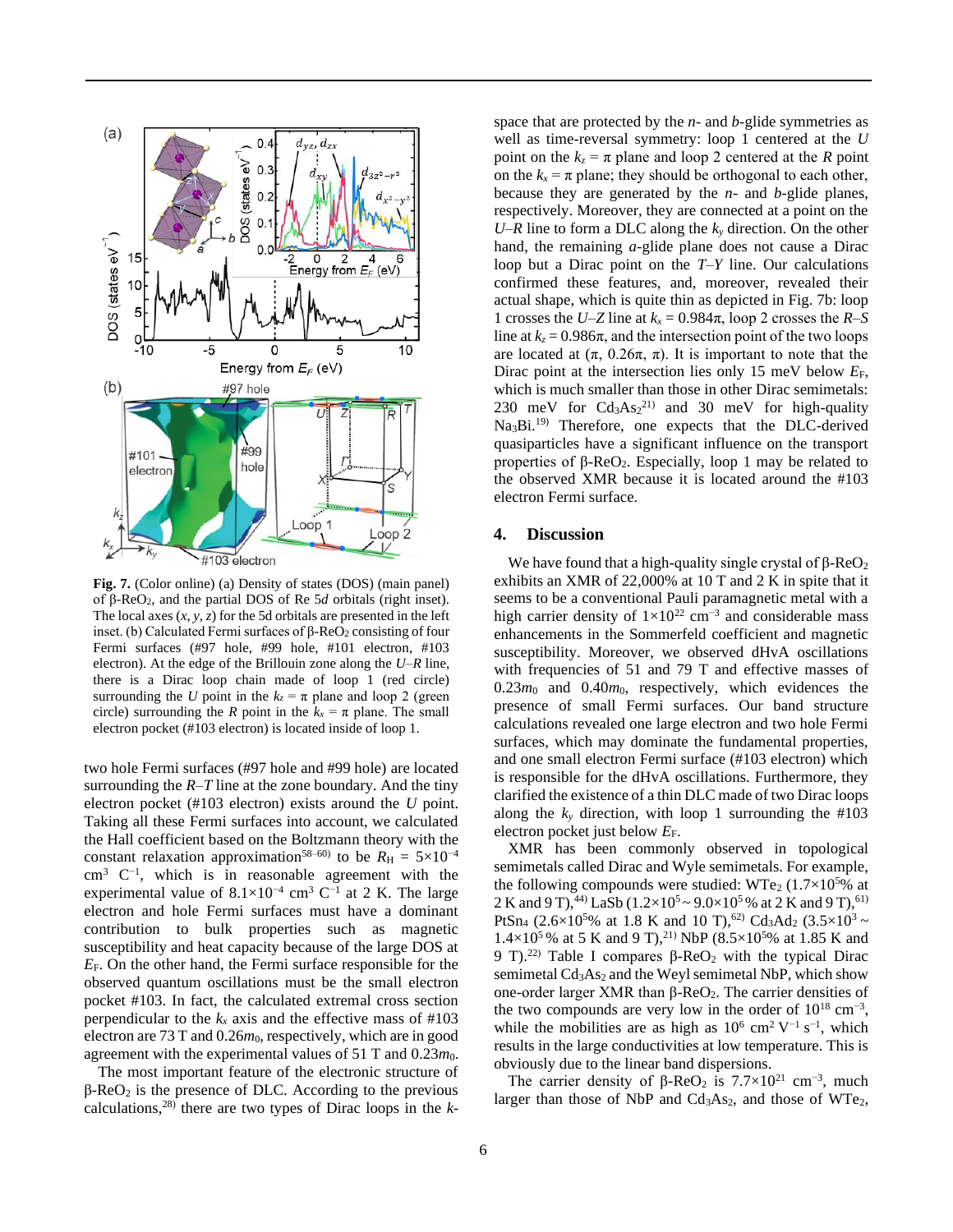| Material                        | Topological state | $n \text{ (cm}^{-3})$ | $\rho_{xx}$ (n $\Omega$ cm) | $\mu$ (cm <sup>2</sup> V <sup>-1</sup> s <sup>-1</sup> ) | MR(%)             | Ref.      |
|---------------------------------|-------------------|-----------------------|-----------------------------|----------------------------------------------------------|-------------------|-----------|
| Cd <sub>3</sub> As <sub>2</sub> | Dirac semimetal   | $7.4\times10^{18}$    | 21(5 K)                     | $8.7\times10^{6}$                                        | $1.3\times10^{5}$ | 21)       |
|                                 |                   |                       |                             |                                                          | (5 K, 9 T)        |           |
| NbP                             | Weyl semimetal    | $1.5\times10^{18}$    | 630(2 K)                    | $5\times10^6$                                            | $8.5 \times 10^5$ | 22)       |
|                                 |                   |                       |                             |                                                          | (1.85 K, 9 T)     |           |
| $\beta$ -ReO <sub>2</sub>       | Hourglass Dirac   | $7.7\times10^{21}$    | 206(2 K)                    | $3.8 \times 10^3$                                        | $2.2\times10^{4}$ | This work |
|                                 | loop chain metal  |                       |                             |                                                          | (2 K, 10 T)       |           |
|                                 |                   |                       |                             |                                                          |                   |           |

**Table I.** Comparison of transport parameters among XMR compounds with various topological states.

LaSb, PtBi<sub>2</sub> (~1×10<sup>20</sup> cm<sup>-3</sup>) and Na<sub>3</sub>Bi (~1×10<sup>17</sup> cm<sup>-3</sup>).<sup>19,21,22,44,56,61)</sup> This is apparently due to the presence of additional large Fermi surfaces in  $β$ -ReO<sub>2</sub>. Since the electrical conductivity is given by  $\sigma = ne^2\tau/m^*$ , where  $\tau$  is the scattering lifetime, it is dominated by a large Fermi surface with high carrier density when scattering of carrier is large, while can be influenced by a small Fermi surface with high mobility even with low carrier density. In β-ReO<sub>2</sub>, the pronounced decrease in resistivity below 100 K is likely due to a crossover in carriers originating from the large to small Fermi surfaces upon cooling. The XMR observed at low temperatures is obviously the characteristic of the light quasiparticles coming from the small Fermi surface. The average mobility at 2 K was estimated to be  $\mu$ (2 K) =  $R_H(2)$ K $/\rho_{xx}(2 \text{ K}) = 3.75 \times 10^3 \text{ cm}^2 \text{ V}^{-1} \text{ s}^{-1}$ , but the actual mobility of the light quasiparticles must be much larger. Therefore, β-ReO<sup>2</sup> is a unique system having both large and small Fermi surfaces, the latter of which is responsible for the XMR.

Here we discuss the origin of the XMR in  $β$ -ReO<sub>2</sub>. Two main mechanisms thus far proposed for the origin of XMR in topological semimetals are the conventional hole–electron compensation mechanism and the violation of topological protection by magnetic fields.<sup>21,44)</sup> It is pointed out that the former plays a major role in classical low-carrier semimetals such as Bi and graphite,  $63-67$  and more recently in WTe<sub>2</sub>.<sup>44)</sup> In this mechanism, the MR is maximized when the holes and electrons are even in the carrier density and decreases rapidly as the carrier densities are unbalanced. 44) This mechanism is not applicable to  $β$ -ReO<sub>2</sub>, because it is not a low-carrier compensated semimetal. Furthermore, the MR in  $β$ -ReO<sub>2</sub> does not show  $B<sup>2</sup>$  dependence as expected in this scenario; MR is expressed as  $\mu_e \mu_h B^2$  for a compensated semimetal, where  $\mu_e$  and  $\mu_h$  are the mobilities of electrons and holes.

Another mechanism, the violation of topological protection, has been discussed to explain the XMR in many topological semimetals. 19,21) Quasiparticles with linear dispersion near  $E_F$  can cause large conductivity, because the backscattering of them is significantly suppressed. When a magnetic field is applied, this suppression of scattering is lost, so that the conductivity is reduced. Since the original conductivity of quasiparticles with linear dispersion is very large owing to the high mobility, the MR can be quite large. In β-ReO<sub>2</sub>, Dirac loop 1 is located near  $E_F$ , and its quasiparticles must contribute to the conductivity. Thus,

similarly as in other topological semimetals, the violation of topological protection by magnetic field should manifest itself in the XMR of  $β$ -ReO<sub>2</sub>. On the other hand, a *B*-linear MR was theoretically predicted for Dirac systems,<sup>43)</sup> and was experimentally observed in several candidates.<sup>21,56,68,69)</sup> The observed  $B^{1.3}$  dependence in  $\beta$ -ReO<sub>2</sub> at low fields may be a signature of Dirac points, but it would be interesting if this specific field dependence is somehow related to the DLC. Further experimental and theoretical studies are required to identify the origin of XMR and the role of the DLC in β- $ReO<sub>2</sub>$ .

Finally, we address the significant difference in resistivity between the previous and present crystals. The RRR of the previous crystal is two orders of magnitude smaller than those of the present crystals and show no such a marked decrease below 100 K. 31) We suspect that the origin of the difference is the energy shift of  $E_F$  caused by nonstoichiometry. In simple transition metal oxides, oxygen deficiencies are often introduced, which cause a change in the valence of metal ions. Oxygen deficiency results in doping electrons with the  $E_F$  shifting to higher energy. In the present crystal, oxygen deficiency is expected to be small because the crystal was grown under relatively oxidizing conditions, as evidenced by the coprecipitation of  $\text{Re}O_3$ crystals deposited on the crystal surface of  $β$ -ReO<sub>2</sub>. Previous synthesis conditions were possibly more reductive than in this study. When the  $E_F$  shifts to higher energy and moves away from the DLC, the influence of DLC on the transport properties is reduced, eliminating the large conductivity at low temperatures and XMR. This comparison, on the contrary, suggests that the DLC does indeed play an important role in the transport properties of stoichiometric β-ReO2.

# **5. Conclusion**

We grew high-quality single crystals of  $β$ -ReO<sub>2</sub> with a nonsymmorphic crystal structure and observed an XMR of 22,000% at 10 T and 2 K. The carrier density obtained from Hall measurements is about  $1 \times 10^{22}$  cm<sup>-3</sup>, which is much higher than those of typical semimetals that exhibit XMR. The band structure calculations revealed the existence of large Fermi surfaces, indicating that the origin of XMR is not ascribe to the conventional hole–electron compensation. On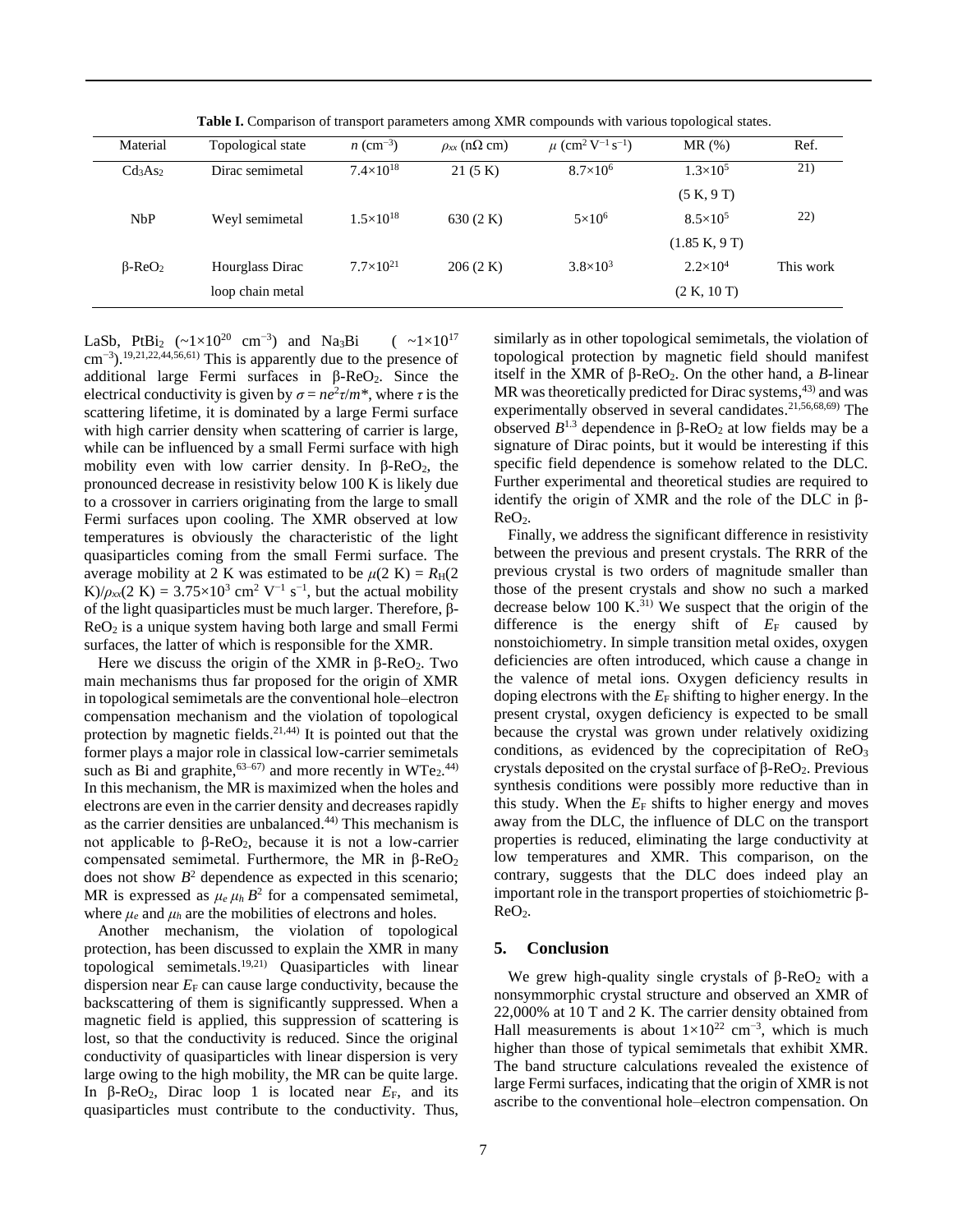the other hand, a small Fermi surface was observed in quantum oscillations and supported by band structure calculations. Interestingly, there is a Dirac loop with the hourglass dispersion protected by the glide symmetry, which is located around the small Fermi surface near  $E_F$ . It is suggested that high mobility carriers originating from the Dirac loop and the violation of topological protection are responsible for the XMR of  $β$ -ReO<sub>2</sub>.

In future studies, novel properties derived from the DLC would be of great interest. For example, anisotropies in the MR and Hall coefficient may appear depending on the magnetic field direction to the Dirac loops, which is not expected for the isotropic Dirac point. Moreover, a drumhead-type surface state predicated for a DLC metal<sup>28)</sup> is to be investigated, which may lead to a large enhancement of Friedel oscillation, surface superconductivity and surface ferromagnetism owing to the large DOS. Surface sensitive

\*dhirai@issp.u-tokyo.ac.jp

- 1) T. Takayama, J. Chaloupka, A. Smerald, G. Khaliullin and H. Takagi, arXiv:2102.02740 (2021).
- 2) W. Witczak-Krempa, G. Chen, Y. B. Kim and L. Balents, Annu. Rev. Condens. Matter Phys. **5**, 57 (2014).
- 3) J. G. Rau, E. K.-H. Lee and H.-Y. Kee, Annu. Rev. Condens. Matter Phys. **7**, 195 (2016).
- 4) M. Hanawa, Y. Muraoka, T. Tayama, T. Sakakibara, J. Yamaura and Z. Hiroi, Phys. Rev. Lett. **87**, 187001 (2001).
- 5) H. Sakai, K. Yoshimura, H. Ohno, H. Kato, S. Kambe, R. E. Walstedt, T. D. Matsuda, Y. Haga and Y. Onuki, J. Phys. Condens. Matter **13**, L785 (2001).
- 6) J. He, C. S. Alexander, R. Jin, D. Mandrus, F. Drymiotis and S. McCall, Phys. Rev. B **64**, 180503 (2001).
- 7) K. Ohgushi, A. Yamamoto, Y. Kiuchi, C. Ganguli, K. Matsubayashi, Y. Uwatoko and H. Takagi, Phys. Rev. Lett. **106**, 017001 (2011).
- 8) J. W. Harter, Z. Y. Zhao, J.-Q. Yan, D. G. Mandrus and D. Hsieh, Science **356**, 295 (2017).
- 9) Z. Hiroi, J.-I. Yamaura, T. C. Kobayashi, Y. Matsubayashi and D. Hirai, J. Phys. Soc. Japan **87**, 024702 (2018).
- 10) S. Hayami, Y. Yanagi, H. Kusunose and Y. Motome, Phys. Rev. Lett. **122**, 147602 (2019).
- 11) D. Hirai and Z. Hiroi, J. Phys. Soc. Japan **88**, 064712 (2019).
- 12) D. Hirai, H. Sagayama, S. Gao, H. Ohsumi, G. Chen, T. Arima and Z. Hiroi, Phys. Rev. Res. **2**, 022063 (2020).
- 13) Y. Tokura, T. Kimura, Y. Tomioka, H. Sawada and K. Terakura, Phys. Rev. B **59**, 11159 (1999).
- 14) H. Kato, T. Okuda, Y. Okimoto, Y. Tomioka, Y. Takenoya, A. Ohkubo, M. Kawasaki and Y. Tokura, Appl. Phys. Lett. **81**, 328 (2002).

measurements such as scanning tunneling microscope/spectroscopy and photoemission spectroscopy are planned. From the material point of view,  $β$ -ReO<sub>2</sub> is much more stable than other compounds that exhibit XMR, which is advantageous in both basic researches and applications. Our findings may trigger further search for topological materials based on oxides.

**Acknowledgements** The authors are grateful to I. Tateishi and M. Ogata for insightful discussion. This work was partly supported by Japan Society for the Promotion of Science (JSPS) KAKENHI Grant Numbers JP18H04308 (J-Physics), JP19H04688, JP20H05150 (Quantum Liquid Crystals) and JP20H01858.

*Note added in proof.*—It was reported very recently that ReO<sub>3</sub> showed an XMR of  $\sim$ 10,000% at 9 T and 10 K, although it is an "ordinary" nonmagnetic metal without topological characters<sup>70)</sup>.

- 15) D. Hirai, T. Yajima, D. Nishio-Hamane, C. Kim, H. Akiyama, M. Kawamura, T. Misawa, N. Abe, T.-H. Arima and Z. Hiroi, J. Am. Chem. Soc. **139**, 10784 (2017).
- 16) D. Hirai, K. Nawa, M. Kawamura, T. Misawa and Z. Hiroi, J. Phys. Soc. Japan **88**, 044708 (2019).
- 17) D. Hirai, T. Yajima, K. Nawa, M. Kawamura and Z. Hiroi, Inorg. Chem. **59**, 10025 (2020).
- 18) K. Nawa, D. Hirai, M. Kofu, K. Nakajima, R. Murasaki, S. Kogane, M. Kimata, H. Nojiri, Z. Hiroi and T. J. Sato, Phys. Rev. Res. **2**, 43121 (2020).
- 19) J. Xiong, S. K. Kushwaha, T. Liang, J. W. Krizan, M. Hirschberger, W. Wang, R. J. Cava and N. P. Ong, Science **350**, 413 (2015).
- 20) L. P. He, X. C. Hong, J. K. Dong, J. Pan, Z. Zhang, J. Zhang and S. Y. Li, Phys. Rev. Lett. **113**, 246402 (2014).
- 21) T. Liang, Q. Gibson, M. N. Ali, M. Liu, R. J. Cava and N. P. Ong, Nat. Mater. **14**, 280 (2015).
- 22) C. Shekhar, A. K. Nayak, Y. Sun, M. Schmidt, M. Nicklas, I. Leermakers, U. Zeitler, Y. Skourski, J. Wosnitza, Z. Liu, Y. Chen, W. Schnelle, H. Borrmann, Y. Grin, C. Felser and B. Yan, Nat. Phys. **11**, 645 (2015).
- 23) C.-X. Liu, R.-X. Zhang and B. K. Vanleeuwen, Phys. Rev. B **90**, 85304 (2014).
- 24) C. Fang and L. Fu, Phys. Rev. B **91**, 161105 (2015).
- 25) K. Shiozaki, M. Sato and K. Gomi, Phys. Rev. B **91**, 155120 (2015).
- 26) Z. Wang, A. Alexandradinata, R. J. Cava and B. A. Bernevig, Nature **532**, 189 (2016).
- 27) J. Ma, C. Yi, B. Lv, Z. Wang, S. Nie, L. Wang, L. Kong, Y. Huang, P. Richard, P. Zhang, K. Yaji, K. Kuroda, S. Shin, H. Weng, B. A. Bernevig, Y. Shi, T. Qian and H. Ding, Sci. Adv. **3**, e1602415 (2017).
- 28) S. S. Wang, Y. Liu, Z. M. Yu, X. L. Sheng and S. A. Yang, Nat. Commun. **8**, 1844 (2017).